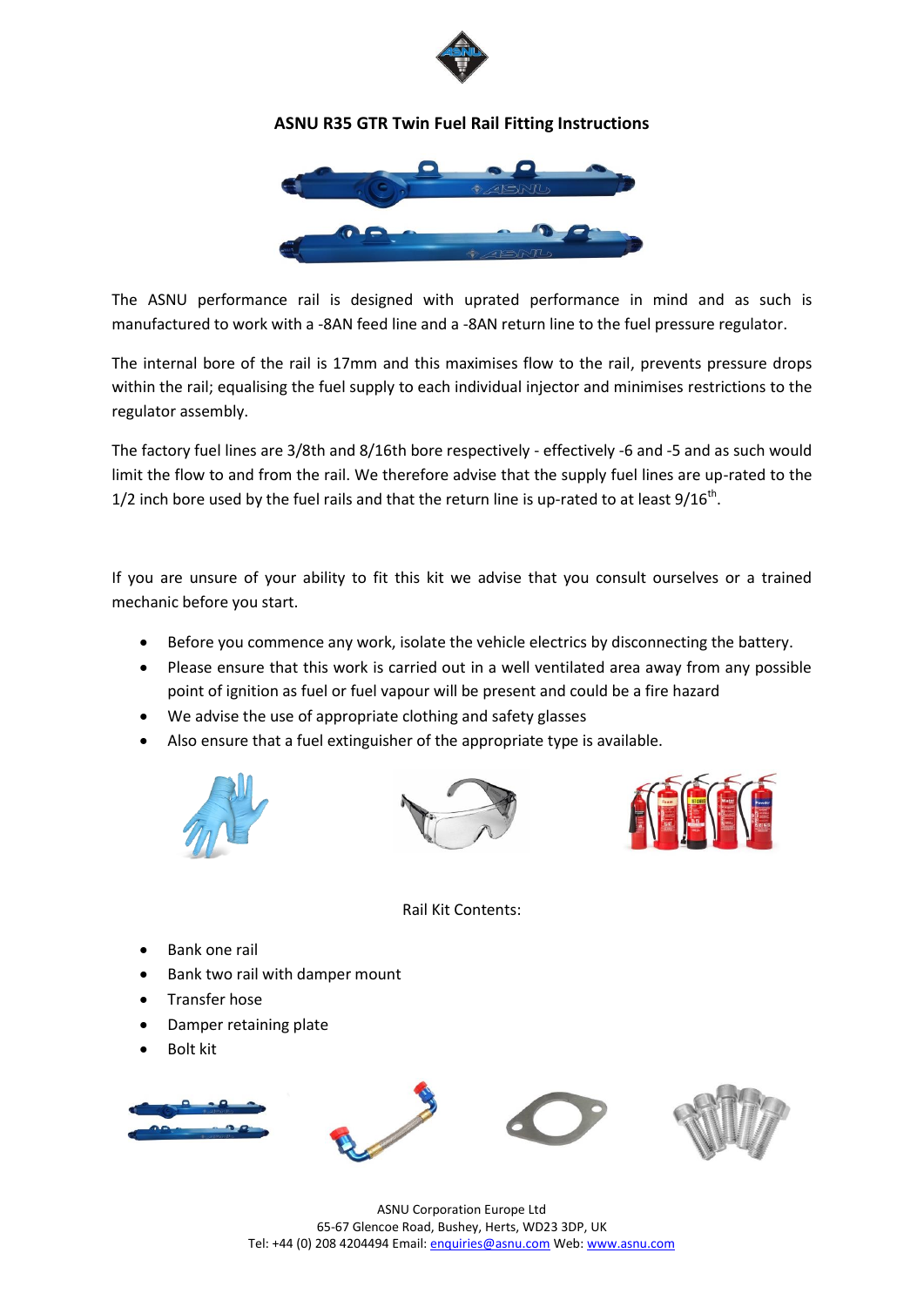

To gain access to the fuel rails, several other components such as the intake plenum will need to be removed. Label connectors and pipes as to their location or function to allow easy reassembly. Cover the central intake manifold lower valley, to ensure any components or dirt that may become detached or dropped cannot enter the engine intake system.

Remove the stock plenum, fuel rails etc in accordance with the instruction manual.



 Before removal of the injectors from the stock fuel rail we advise that a clean dry area is prepared for the injectors once they are removed from the rail.



Caution: the fuel retained inside the fuel rail may be pressurised; take extreme care when performing this procedure.

- Ensure the injectors are refitted in the same cylinder location. Due to changes in cylinder fuel trims, this will minimise any relearning from the ecu.
- Before refitting the injectors into the ASNU fuel rail we advise that the injector o-rings and the injector cups are lubricated thoroughly with clean non-silicone engine oil - this prevents damage to the o-ring upon installation.
- Place injector into the ASNU fuel rail bank one (without the pressure damper)



- Loosely attach the transfer hose at the front of the rail making sure the hose is free to rotate.
- Now fit bank one rail using bolts provided to cylinder head ensuring that the injectors are guided into the injector ports correctly. Press rail fully home by hand, gently tightening the mounting bolts equally and torque to the factory settings.
- Fit injectors to rail two and connect loosely to the transfer pipe now repeat the fitting procedure for rail two.



 Evenly distribute the excess of the transfer hose in a downwards loop and tighten the hose fitting whilst holding the fitting in the rail stationary - failure to lock the rail fitting may result in the fitting becoming loose in the rail.